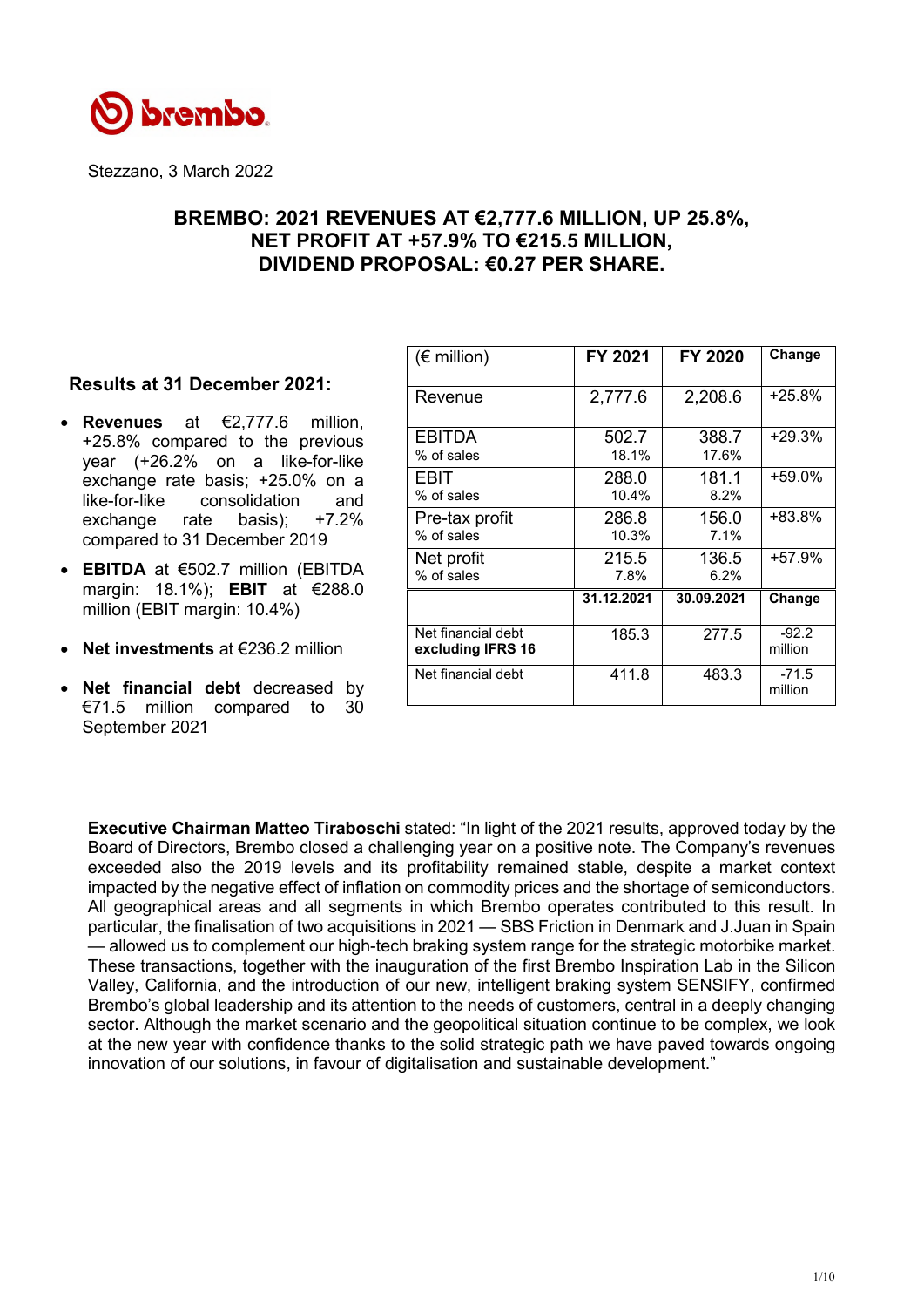# **Results at 31 December 2021**

Brembo S.p.A.'s Board of Directors, chaired by Matteo Tiraboschi, met today and approved the Group's annual results at 31 December 2021.

The Group's net consolidated revenues amounted to  $\epsilon$ 2.777.6 million, up 25.8% compared to the previous year (+26.2% on a like-for-like exchange rate basis) and 7.2% compared to 2019.

Following the acquisition of the Danish SBS Friction, effective 1 January 2021, and of the Spanish J.Juan Group, effective 1 November 2021, the consolidation scope changed; on a like-for-like consolidation basis, the increase was 24.5%. On a like-for-like exchange rate and consolidation basis, revenues rose by 25.0% compared to the previous year.

At geographical level, all the markets in which the Group operates grew in the reporting period compared to the previous year.

Sales increased by 31.1% in Italy, 24.6% in Germany, 15.1% in France and 17.7% in the United Kingdom.

As far as non-EU countries are concerned, India rose by 28.2% (+32.4% on a like-for-like exchange rate basis), China by 28.8% (+25.2% on a like-for-like exchange rate basis) and Japan by +12.1% (+11.1% on a like-for-like exchange rate basis).

South America grew by 22.0% (+31.2% on a like-for-like exchange rate basis) and North America (USA, Canada and Mexico) rose by 25.2% (+29.1% on a like-for-like exchange rate basis).

With regard to the market segments, car applications increased by 22.1%, motorbike applications by 55.2% (+42.6% on a like-for-like consolidation basis), applications for commercial vehicles by 26.3% and racing applications by 22.7%.

In 2021, the cost of sales and other net operating expenses amounted to  $\epsilon$ 1,783.6 million, with a 64.2% ratio to sales, slightly up in percentage terms compared to 63.6% for the previous year.

Personnel expenses amounted to €506.6 million, with an 18.2% ratio to sales, down compared to the previous year (19.2% of sales).

At 31 December 2021, the workforce numbered 12,225, increasing by 1,186 people compared to the previous year (11,039 people), of which 106 from SBS Friction and 570 from the J.Juan Group.

EBITDA for 2021 totalled €502.7 million (EBITDA margin: 18.1%), compared to €388.7 million (EBITDA margin: 17.6%) for 2020.

Financial year 2021, and the second half of the year in particular, reported sharp, widespread increases in production costs, particularly for ferrous metals, energy and logistics. These increases were largely recovered in the months after those in which they occurred through the usual automatic indexing mechanisms of contracts in place with the Company's main clients. In addition, the global microchip shortage affecting the automotive sector, despite not having a direct impact on Brembo, created considerable volatility in client orders, preventing optimal management of production capacity. Although these factors contributed to reducing margins in the third and fourth quarters, the year ended 31 December 2021 recorded growth over the previous year.

Net interest expense amounted to €5.2 million for the year ended 31 December 2021 (€25.2 million in 2020) and consisted of net exchange gains of €4.4 million (net exchange losses of €8.1 million in 2020) and other net interest expense of €9.7 million (€17.1 million in the previous year).

Based on tax rates applicable under current tax regulations, estimated taxes amounted to  $\epsilon$ 70.8 million, with a tax rate of 24.7%.

Net profit totalled €215.5 million at year-end, up 57.9% compared to 2020.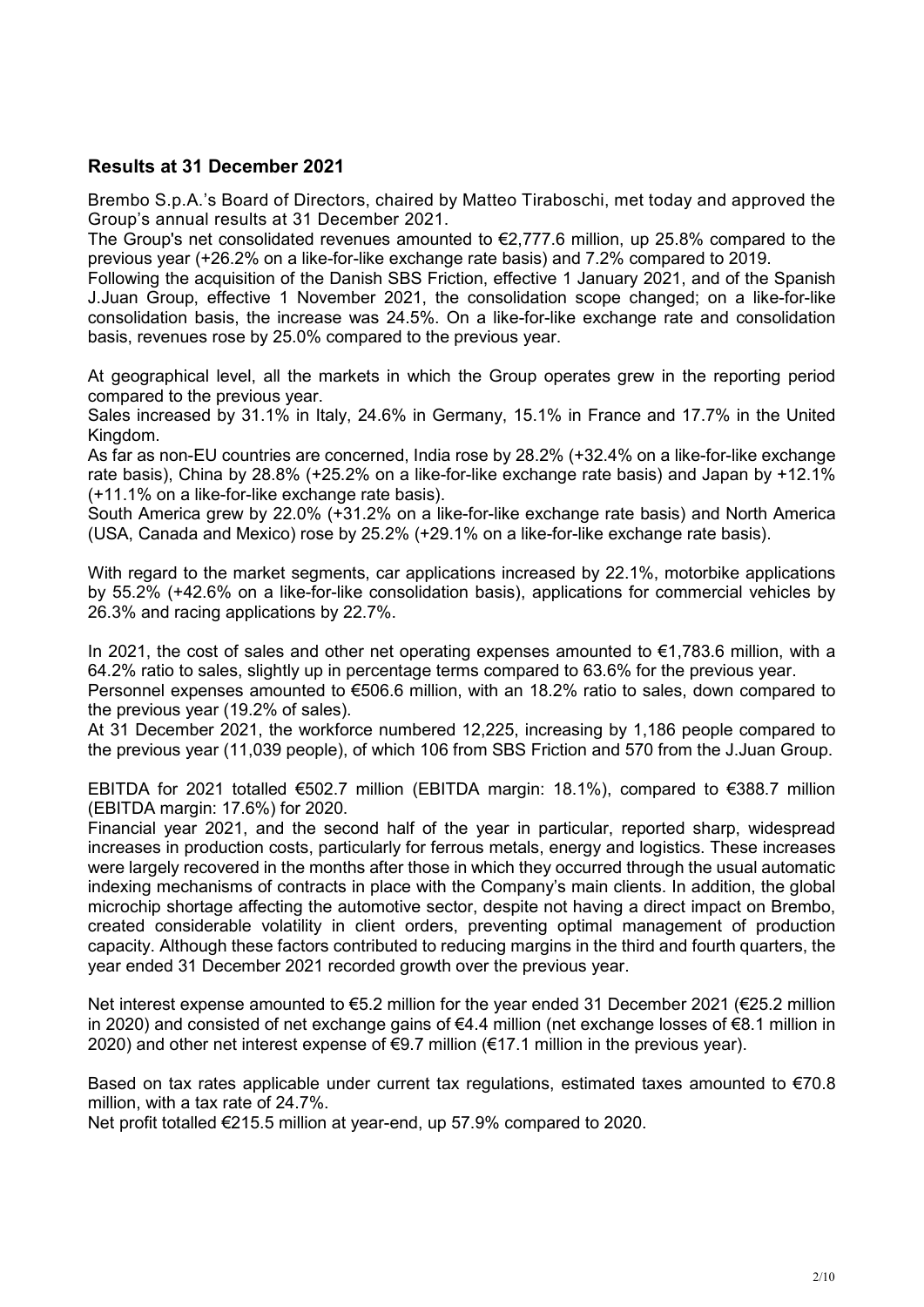Net financial debt at 31 December 2021 was €411.8 million, down €71.5 million compared to 30 September 2021 (€483.3 million) and up €27.2 million compared to 31 December 2020. Excluding the IFRS 16 impact, net financial debt amounted to €185.3 million, decreasing by €92.2 million compared to 30 September 2021 and increasing by €9.5 million compared to 31 December 2020.

# **Results for the Fourth Quarter of 2021**

Consolidated revenues for the fourth quarter of 2021 amounted to €735.8 million, up 13.4% compared to the same period of 2020.

In the quarter, EBITDA was €121.0 million (EBITDA margin: 16.4%) and EBIT was €63.9 million (EBIT margin: 8.7%); margins were impacted by the above-mentioned factors.

Pre-tax profit was €63.3 million (8.6% of sales) and net profit amounted to €46.9 million (6.4% of sales).

# **Approval of Consolidated Disclosure of Non-Financial Information for 2021**

Brembo's Board of Directors examined and approved the Consolidated Disclosure of Non-Financial Information for 2021 pursuant to Legislative Decree No. 254/2016.

This Disclosure, drawn up in compliance with the Guidelines of the Global Reporting Initiative (GRI standards), describes the Company's business model, the Group's strategies and policies, the actions implemented and the results achieved in pursuing its sustainable economic growth, while taking account of the expectations of the stakeholders involved and seeking constant improvement of the environmental and social impacts of corporate activities. The Disclosure will be made available to the public on the Group's website within the terms established by applicable laws and will be submitted to the forthcoming General Shareholders' Meeting.

# **Foreseeable Evolution**

The first months of 2022 showed positive results in terms of volumes and full utilisation of production capacity.

We are paying close attention to the developments of the Russia-Ukraine crisis. The direct impact on the Group is limited, as it has no production sites in the area and the exposure to local customers is moderate, nonetheless we are closely monitoring commodity supplies and production costs.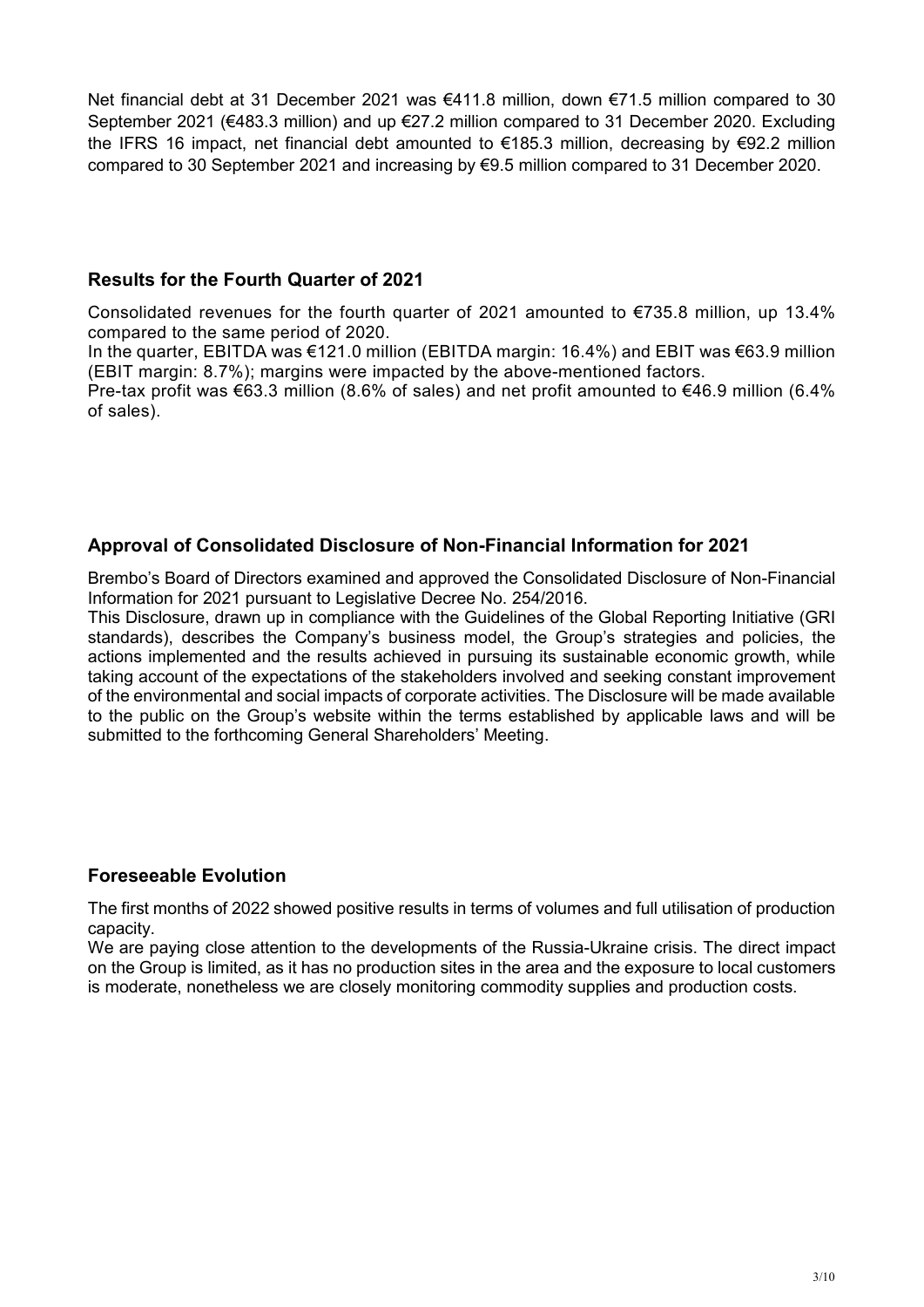# **Calling of General Shareholders' Meeting – 21 April 2022**

Today, the Board of Directors has called the General Shareholders' Meeting on 21 April 2022 at 10:30 am, specifying that, in light of the still applicable pandemic restrictions, shareholders will **only** be able to participate in the Shareholders' Meeting **by granting proxy authorisation to the Designated Representative**, identified pursuant to Article 135-*undecies* of TUF as Computershare S.p.A. Accordingly, individual shareholders will not be allowed to attend in physical presence. The instructions and form for granting, at no charge, the proxy and the documentation related to the General Shareholders' Meeting will be available, within the terms established by applicable laws, from the website www.brembo.com, Investors, For Shareholders, Shareholders' Meeting.

Among the items on the agenda, the Board of Directors has resolved to submit the following matters to the forthcoming General Shareholders' Meeting:

- Examination and approval of the Financial Statements for the year ended 31 December 2021.
- The following proposal for the distribution of profit of the Parent Brembo S.p.A:
	- a gross ordinary dividend of €0.27 per ordinary share outstanding at ex-coupon date;
	- the remaining amount carried forward.

It will also be proposed that dividends should be paid as of 25 May 2022, ex-coupon No. 5 on 23 May 2022 (record date: 24 May 2022).

- Report on Remuneration Policy for 2022 and Remuneration Paid in 2021;
- Plan for the buy-back and sale of own shares with the following objectives:
	- undertaking any investments, directly or through intermediaries, including aimed at containing abnormal movements in stock prices, stabilising stock trading and prices, supporting the liquidity of the Company's stock on the market, so as to foster the regular conduct of trading beyond normal fluctuations related to market performance, without prejudice in any case to compliance with applicable legal provisions;
	- carrying out, in accordance with the Company's strategic guidelines, share capital transactions or other transactions which make it necessary or appropriate to swap or transfer share packages through exchange, contribution, or any other available methods; and
	- buying back own shares as a medium-/long-term investment.

The proposal envisages that the Board of Directors may purchase, in one or more tranches, up to a maximum of 8,000,000 ordinary shares, for a minimum price not lower than the closing price of the shares during the trading session on the day before each transaction is undertaken, reduced by 10%, and for a maximum price not higher than the closing price of the shares during the trading session on the day before each transaction is undertaken, increased by 10%.

With reference to the disposal of own shares, the Board of Directors will define, from time to time, in accordance with applicable legislation and/or allowed market practices, the criteria to set the relevant consideration and/or methods, terms and conditions to use own shares in portfolio, taking due account of the realisation methods applied, the price trend of the stock in the period before the transaction and the best interest of the Company.

The authorisation is requested for a period of 18 months from the date of the resolution by the General Shareholders' Meeting and for a maximum purchasing amount of €144,000,000, which is adequately covered by the available net reserves recognised in the balance sheet. At present, the Company holds 10,035,000 own shares representing 3.005% of share capital.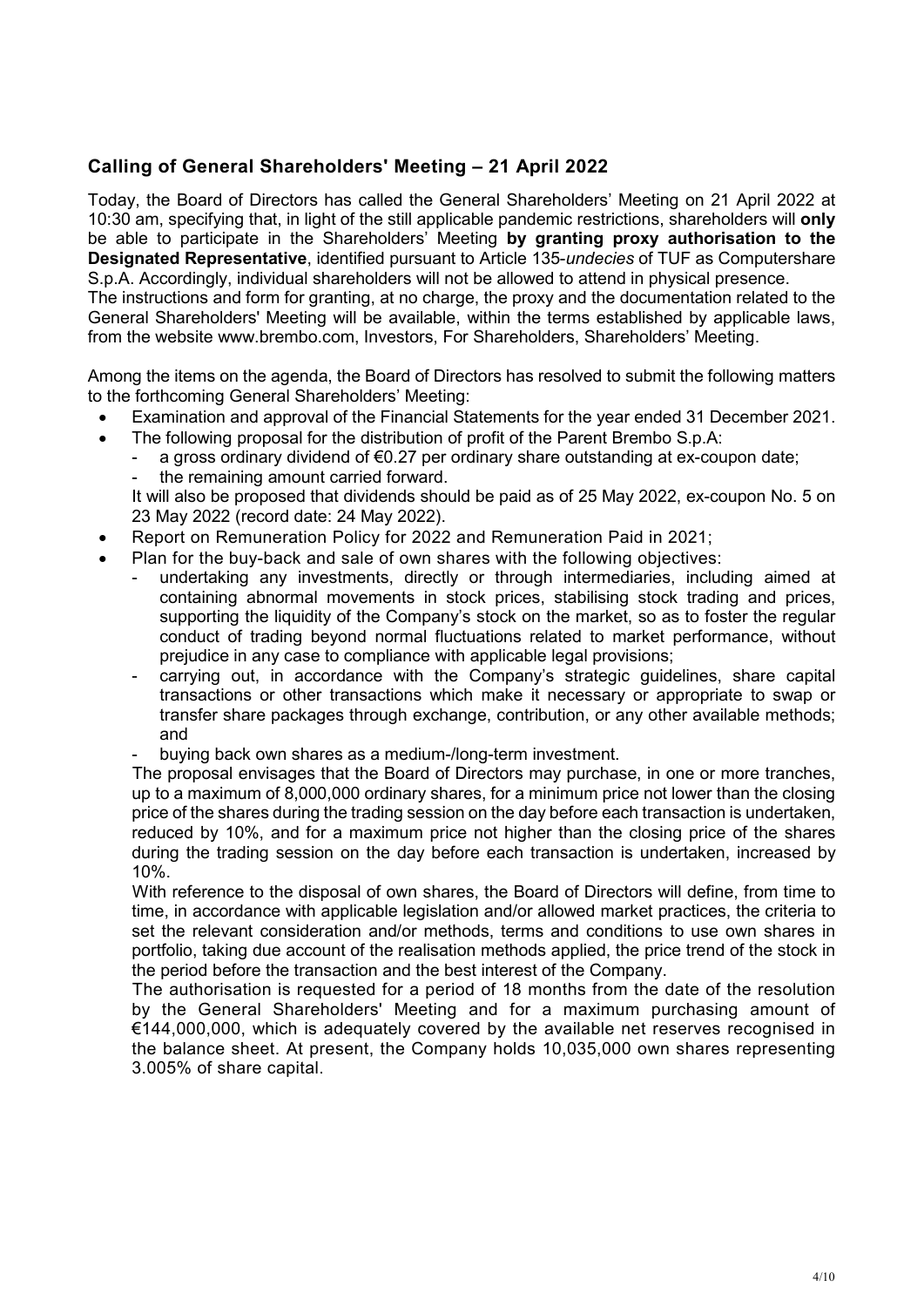## **Resignation of Director Laura Cioli and Co-option of Director Manuela Soffientini**

Brembo S.p.A. announces that Independent Director Laura Cioli resigned from her position as member of Brembo's Board of Directors due to the number of positions held following a new professional assignment. Brembo would like to thank Laura Cioli for her contribution and the commitment shown to the Company over the years.

Laura Cioli had joined Brembo's Board of Directors on 20 April 2017 as Independent Director. She was also Chairwoman of the Audit, Risk & Sustainability Committee and member of the Remuneration & Appointments Committee.

At the date of her resignation, Laura Cioli did not hold any company shares.

The Board of Directors has therefore co-opted Manuela Soffientini as new Independent Director and member of the Audit, Risk & Sustainability Committee and of the Remuneration & Appointments Committee.

Manuela Soffientini is Chairwoman of Electrolux Italia S.p.A., as well as Chairwoman and CEO of Electrolux Appliances S.p.A. She is a member of Confindustria's General Board and Federmeccanica's Advisory Board and Director of Banco BPM. With a Bachelor's Degree in Economics from the Catholic University of the Sacred Heart of Milan, she has taken on roles of increasing responsibility in primary companies such as Henkel and Philips, before joining Electrolux in 2012.

The Director's resume is available at Governing Boards and Committees | Brembo - Official Website while the additional information has been filed with the Company's registered office. At the date of her co-option, Manuela Soffientini did not hold any company shares.

In addition, Independent Director Elisabetta Magistretti was appointed Chairwoman of the Audit, Risk & Sustainability Committee.

*The manager in charge of the Company's financial reports Andrea Pazzi, declares, pursuant to paragraph 2 of Article 154 bis of Italy's Consolidated Law on Finance, that the accounting information contained in this press release corresponds to the documented results, books and accounting records.* 

*Annexed hereto are the Statement of Income, Statement of Financial Position and Statement of Cash Flows, which are currently being audited.* 

Company contacts:

| Laura Panseri                     | Roberto Cattaneo                                                                                                                   |
|-----------------------------------|------------------------------------------------------------------------------------------------------------------------------------|
| <b>Head of Investor Relations</b> | <b>Chief Communication Officer</b>                                                                                                 |
| Ph. +39 035 605 2145              | Ph. +39 035 605 5787                                                                                                               |
| e-mail: laura panseri@brembo.it   | e-mail: press@brembo.it                                                                                                            |
| www.brembo.com                    | Daniele Zibetti<br><b>Corporate Media Relations</b><br>Ph. +39 035 605 3138<br>e-mail: daniele zibetti@brembo.it<br>www.brembo.com |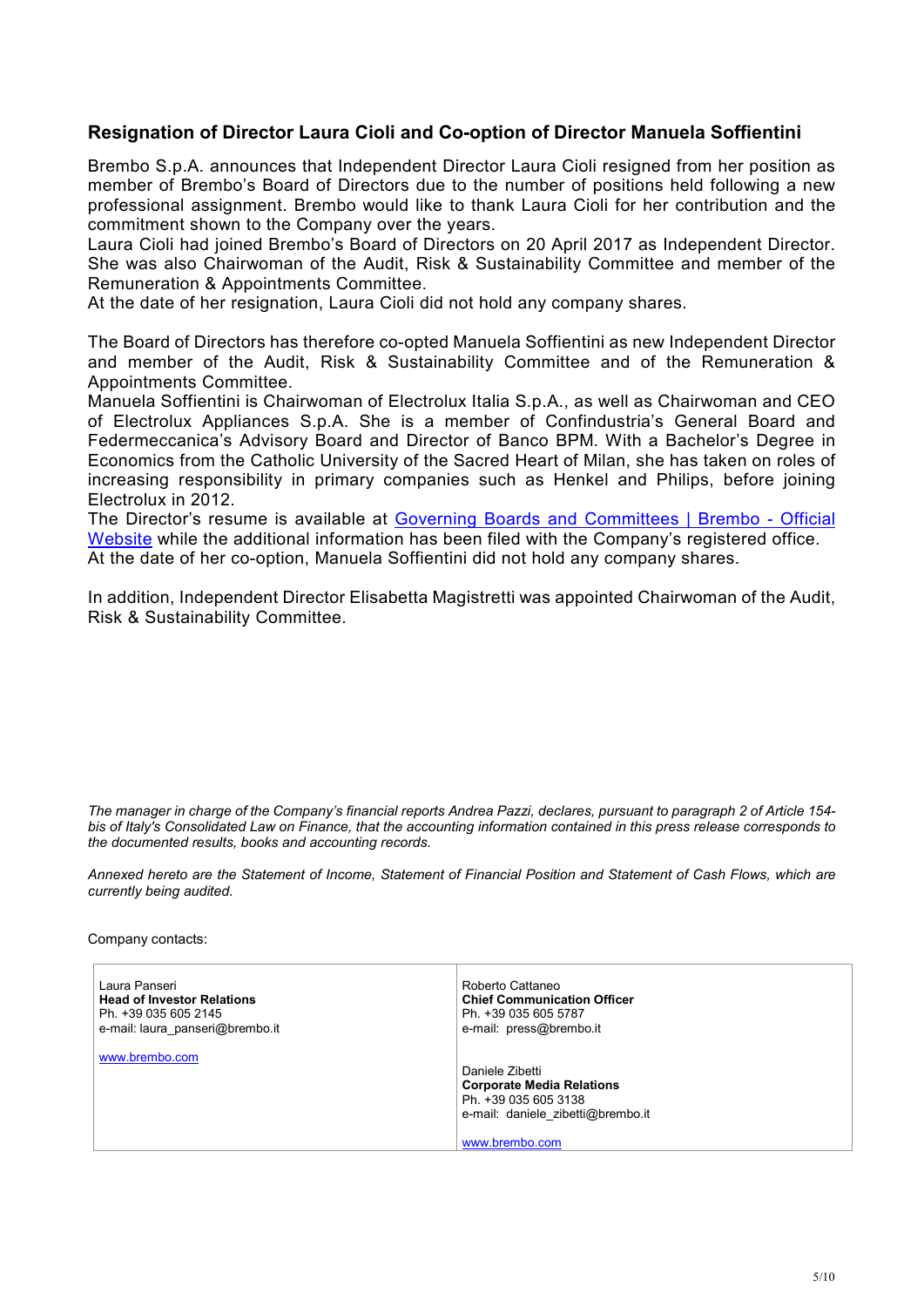## **CONSOLIDATED STATEMENT OF INCOME**

| (euro million)                                   | 31.12.2021 | 31.12.2020 | Change  | ℅        | Q4 '21  | Q4 '20  | Change | ℅         |
|--------------------------------------------------|------------|------------|---------|----------|---------|---------|--------|-----------|
| Revenue from contracts with customers            | 2.777.6    | 2.208.6    | 568.9   | 25.8%    | 735.8   | 648.7   | 87.1   | 13.4%     |
| Other revenues and income                        | 23.5       | 23.5       | 0.1     | 0.3%     | 6.0     | 9.8     | (3.8)  | $-39.3%$  |
| Costs for capitalised internal works             | 23.2       | 22.6       | 0.6     | 2.7%     | 6.9     | 6.6     | 0.4    | 5.3%      |
| Raw materials, consumables and goods             | (1,310.3)  | (1,025.0)  | (285.4) | 27.8%    | (366.2) | (313.6) | (52.6) | 16.8%     |
| Income (expenses) from non-financial investments | 15.3       | 10.4       | 4.9     | 47.4%    | 4.0     | 5.5     | (1.5)  | $-27.4%$  |
| Other operating costs                            | (520.0)    | (426.4)    | (93.6)  | 21.9%    | (135.4) | (115.9) | (19.5) | 16.8%     |
| Personnel expenses                               | (506.6)    | (425.0)    | (81.6)  | 19.2%    | (130.0) | (119.5) | (10.5) | 8.8%      |
| <b>GROSS OPERATING INCOME</b>                    | 502.7      | 388.7      | 114.0   | 29.3%    | 121.0   | 121.6   | (0.5)  | $-0.4%$   |
| % of revenue from contracts with customer        | 18.1%      | 17.6%      |         |          | 16.4%   | 18.7%   |        |           |
| Depreciation, amortisation and impairment losses | (214.7)    | (207.6)    | (7.2)   | 3.5%     | (57.1)  | (51.0)  | (6.1)  | 11.9%     |
| <b>NET OPERATING INCOME</b>                      | 288.0      | 181.1      | 106.8   | 59.0%    | 63.9    | 70.5    | (6.6)  | $-9.4%$   |
| % of revenue from contracts with customer        | 10.4%      | 8.2%       |         |          | 8.7%    | 10.9%   |        |           |
| Net interest income (expense)                    | (5.2)      | (25.2)     | 20.0    | $-79.3%$ | (0.7)   | (7.1)   | 6.4    | $-90.4%$  |
| Interest income (expense) from investments       | 4.0        | 0.1        | 3.9     | 3228.9%  | 0.1     | 0.1     | 0.0    | $-24.7%$  |
| <b>RESULT BEFORE TAXES</b>                       | 286.8      | 156.0      | 130.7   | 83.8%    | 63.3    | 63.5    | (0.2)  | $-0.4%$   |
| % of revenue from contracts with customer        | 10.3%      | 7.1%       |         |          | 8.6%    | 9.8%    |        |           |
| Taxes                                            | (70.8)     | (17.8)     | (53.0)  | 297.4%   | (16.1)  | 2.1     | (18.2) | $-882.6%$ |
| Result from discontinued operations              | (0.2)      | (0.3)      | 0.2     | $-49.7%$ | 0.0     | (0.2)   | 0.2    | $-84.9%$  |
| <b>RESULT BEFORE MINORITY INTERESTS</b>          | 215.9      | 137.9      | 78.0    | 56.5%    | 47.1    | 65.3    | (18.2) | $-27.9%$  |
| % of revenue from contracts with customer        | 7.8%       | 6.2%       |         |          | 6.4%    | 10.1%   |        |           |
| Minority interests                               | (0.3)      | (1.4)      | 1.1     | $-75.2%$ | (0.2)   | (0.5)   | 0.3    | $-52.7%$  |
|                                                  |            |            |         |          |         |         |        |           |
| <b>NET RESULT FOR THE PERIOD</b>                 | 215.5      | 136.5      | 79.0    | 57.9%    | 46.9    | 64.8    | (18.0) | $-27.7%$  |
| % of revenue from contracts with customer        | 7.8%       | 6.2%       |         |          | 6.4%    | 10.0%   |        |           |
| <b>BASIC/DILUTED EARNINGS PER SHARE (euro)</b>   | 0.67       | 0.42       |         |          | 0.14    | 0.20    |        |           |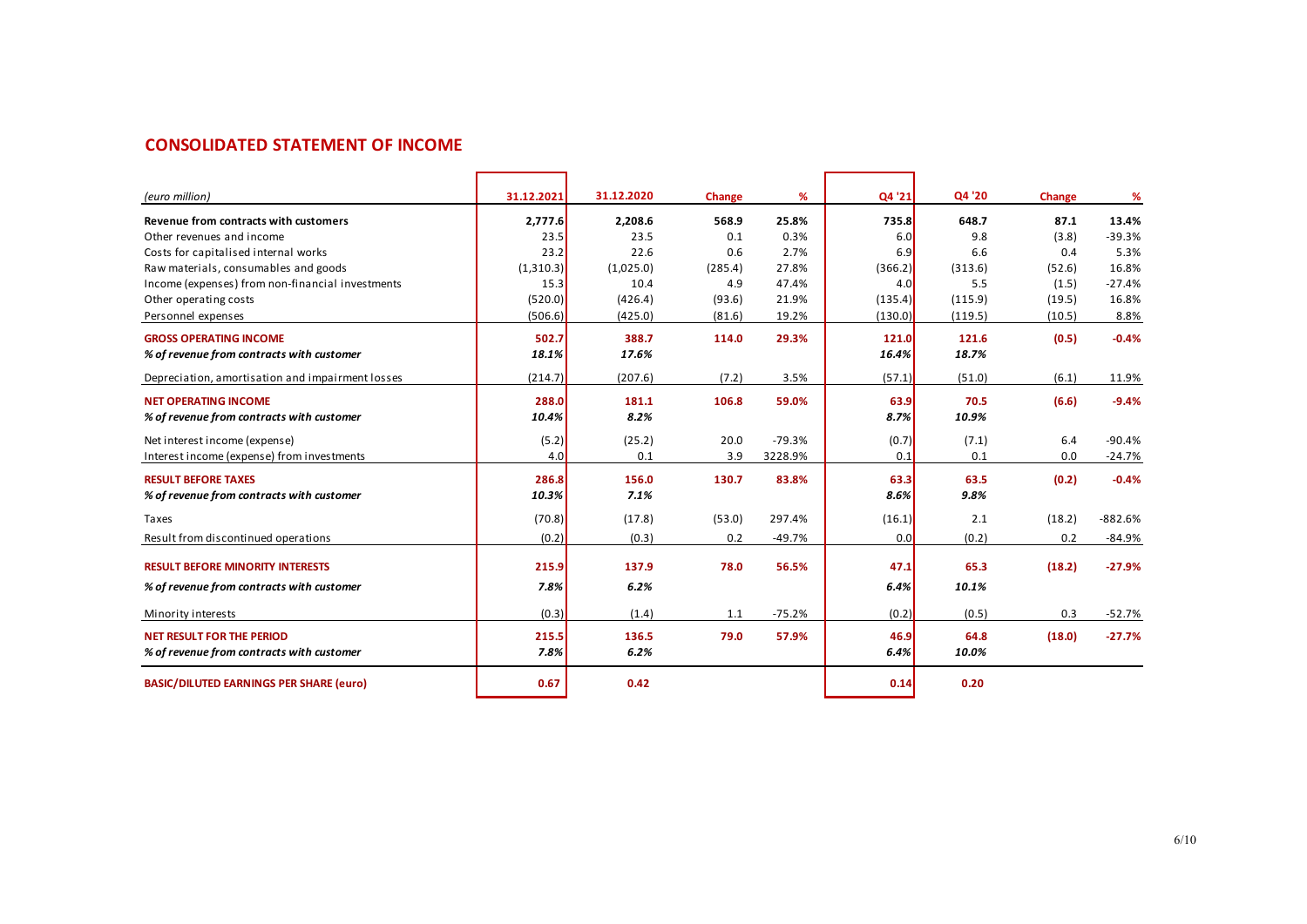#### **CONSOLIDATED STATEMENT OF FINANCIAL POSITION**

| (euro million)                                                                    | 31.12.2021 | 31.12.2020 | Change |
|-----------------------------------------------------------------------------------|------------|------------|--------|
| <b>ASSETS</b>                                                                     |            |            |        |
| <b>NON-CURRENT ASSETS</b>                                                         |            |            |        |
| Property, plant, equipment and other equipment                                    | 1,047.3    | 975.8      | 71.4   |
| Right of use assets                                                               | 227.5      | 207.5      | 20.0   |
| Development costs                                                                 | 101.1      | 92.3       | 8.8    |
| Goodwill and other indefinite useful life assets                                  | 118.8      | 79.9       | 38.9   |
| Other intangible assets                                                           | 77.4       | 47.4       | 30.0   |
| Shareholding valued using the equity method                                       | 45.1       | 43.9       | 1.2    |
| Other financial assets (including investments in other companies and derivatives) | 320.3      | 217.3      | 103.0  |
| Receivables and other non-current assets                                          | 23.2       | 18.2       | 5.0    |
| Deferred tax assets                                                               | 71.6       | 76.7       | (5.1)  |
| <b>TOTAL NON-CURRENT ASSETS</b>                                                   | 2,032.3    | 1,759.0    | 273.2  |
| <b>CURRENT ASSETS</b>                                                             |            |            |        |
| Inventories                                                                       | 482.9      | 354.9      | 128.0  |
| Trade receivables                                                                 | 468.2      | 385.4      | 82.8   |
| Other receivables and current assets                                              | 136.2      | 119.3      | 16.8   |
| Current financial assets and derivatives                                          | 5.6        | 1.9        | 3.7    |
| Cash and cash equivalents                                                         | 557.5      | 551.3      | 6.2    |
| <b>TOTAL CURRENT ASSETS</b>                                                       | 1,650.4    | 1,412.9    | 237.5  |
| ASSETS FROM DISCONTINUED OPERATIONS                                               | 0.7        | 0.9        | (0.2)  |
| <b>TOTAL ASSETS</b>                                                               | 3,683.3    | 3,172.7    | 510.5  |
| <b>EQUITY AND LIABILITIES</b>                                                     |            |            |        |
| <b>GROUP EQUITY</b>                                                               |            |            |        |
| Share capital                                                                     | 34.7       | 34.7       | 0.0    |
| Other reserves                                                                    | 124.1      | 37.4       | 86.7   |
| Retained earnings/(losses)                                                        | 1,388.2    | 1,241.4    | 146.9  |
| Net result for the period                                                         | 215.5      | 136.5      | 79.0   |
| <b>TOTAL GROUP EQUITY</b>                                                         | 1,762.6    | 1,450.1    | 312.5  |
| <b>TOTAL MINORITY INTERESTS</b>                                                   | 33.5       | 31.0       | 2.5    |
| <b>TOTAL EQUITY</b>                                                               | 1,796.1    | 1,481.0    | 315.1  |
| <b>NON-CURRENT LIABILITIES</b>                                                    |            |            |        |
| Non-current payables to banks                                                     | 516.2      | 548.2      | (32.0) |
| Long-term lease liabilities                                                       | 202.3      | 187.4      | 14.9   |
| Other non-current financial payables and derivatives                              | 3.1        | 1.0        | 2.2    |
| Other non-current liabilities                                                     | 2.0        | 14.9       | (12.9) |
| Non-current provisions                                                            | 45.0       | 43.0       | 2.0    |
| Provisions for employee benefits                                                  | 24.0       | 26.6       | (2.6)  |
| Deferred tax liabilities                                                          | 38.2       | 26.4       | 11.8   |
| TOTAL NON-CURRENT LIABILITIES                                                     | 830.8      | 847.5      | (16.6) |
| <b>CURRENT LIABILITIES</b>                                                        |            |            |        |
| Current payables to banks                                                         | 225.3      | 176.0      | 49.3   |
| Short-term lease liabilities                                                      | 24.2       | 21.5       | 2.8    |
| Other current financial payables and derivatives                                  | 3.8        | 3.8        | (0.1)  |
| Trade payables                                                                    | 590.8      | 474.9      | 115.9  |
| Tax payables                                                                      | 13.0       | 7.4        | 5.6    |
| Current provisions                                                                | 1.0        | 1.9        | (0.9)  |
| Other current liabilities                                                         | 198.2      | 158.6      | 39.6   |
| <b>TOTAL CURRENT LIABILITIES</b>                                                  | 1,056.3    | 844.1      | 212.1  |
| <b>LIABILITIES FROM DISCONTINUED OPERATIONS</b>                                   | 0.1        | 0.1        | (0.1)  |
| <b>TOTAL LIABILITIES</b>                                                          | 1,887.2    | 1,691.7    | 195.5  |
| TOTAL EQUITY AND LIABILITIES                                                      | 3,683.3    | 3,172.7    | 510.5  |
|                                                                                   |            |            |        |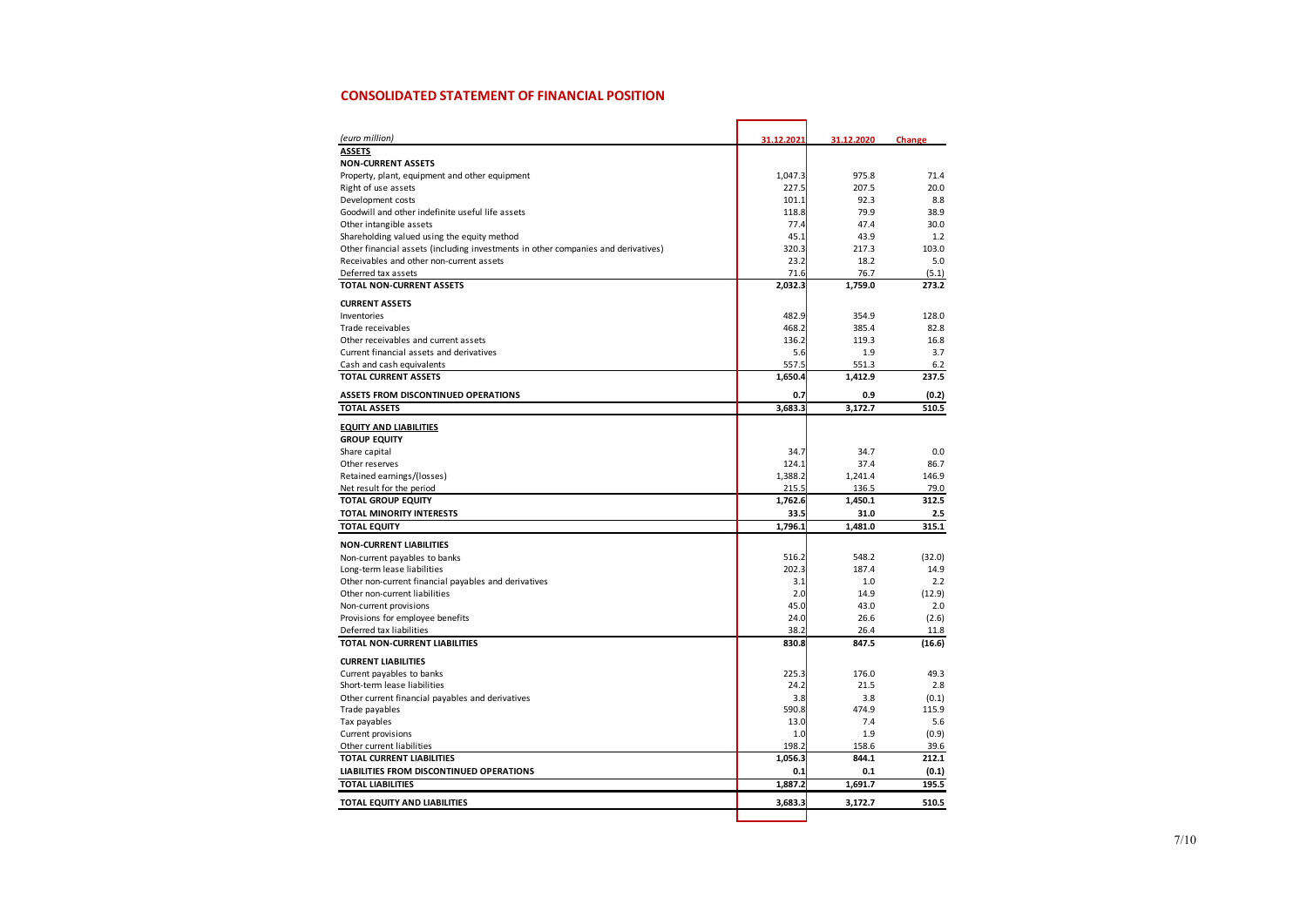### **CONSOLIDATED STATEMENT OF CASH-FLOW**

| (euro million)                                                                     | 31.12.2021     | 31.12.2020     |
|------------------------------------------------------------------------------------|----------------|----------------|
| CASH AND CASH EQUIVALENTS AT BEGINNING OF PERIOD<br><b>Result before taxes</b>     | 445.2<br>286.8 | 168.6<br>156.0 |
| Depreciation, amortisation/Impairment losses                                       | 214.7          | 207.6          |
| Capital gains/losses                                                               | 0.0            | (1.7)          |
| Income/expense from investments, net of dividends received                         | (0.5)          | (0.4)          |
| Financial portion of provisions for defined benefits and payables for personnel    | 0.4            | 0.4            |
| Long-term provisions for employee benefits                                         | 2.7            | 2.4            |
| Other provisions net of utilisations                                               | 5.0            | 48.6           |
| Result from discontinued operations                                                | (0.2)          | (0.3)          |
| Cash flows generated by operating activities                                       | 509.0          | 412.6          |
|                                                                                    |                |                |
| Current taxes paid                                                                 | (63.6)         | (48.9)         |
| Uses of long-term provisions for employee benefits                                 | (4.2)          | (4.6)          |
| (Increase) reduction in current assets:                                            |                |                |
| inventories                                                                        | (108.2)        | (23.9)         |
| financial assets                                                                   | (0.4)          | 0.1            |
| trade receivables                                                                  | (57.8)         | 4.4            |
| receivables from others and other assets                                           | 0.2            | (9.2)          |
| Increase (reduction) in current liabilities:                                       |                |                |
| trade payables                                                                     | 99.2           | 0.9            |
| payables to others and other liabilities                                           | 27.2           | 18.4           |
| Translation differences on current assets                                          | 12.5           | (16.5)         |
| Net cash flows from/(for) operating activities                                     | 413.8          | 333.4          |
| Investments in:                                                                    |                |                |
| property, plant and equipment                                                      | (210.2)        | (162.1)        |
| of which right of use assets                                                       | (26.4)         | (37.8)         |
| intangible assets                                                                  | (31.8)         | (28.3)         |
| financial assets (shareholdings)                                                   | (0.2)          | (182.9)        |
| Price for disposal or reimbursement value of fixed assets                          | 5.9            | 4.2            |
| Amounts (paid)/received for the acquisition/disposal of subsidiaries, net of the   |                |                |
| associated cash and cash equivalents                                               | (97.7)         | 0.0            |
| Net cash flows from/(for) investing activities                                     | (334.1)        | (369.0)        |
|                                                                                    |                |                |
| Dividends paid in the period                                                       | (71.1)         | 0.0            |
| Dividends paid to minority shareholders in the period                              | (0.6)          | (0.6)          |
| Change in fair value of derivatives                                                | 1.5            | 0.6            |
| New lease agreements                                                               | 24.9           | 35.6           |
| Reimbursement of lease liabilities                                                 | (29.0)         | (24.8)         |
| Loans and financing granted by banks and other financial institutions in the peric | 101.2          | 425.0          |
| Repayment of long-term loans and other financing                                   | (83.2)         | (122.5)        |
| Net cash flows from/(for) financing activities                                     | (56.3)         | 313.3          |
| <b>Total cash flows</b>                                                            | 23.4           | 277.7          |
| Translation differences on cash and cash equivalents                               | 3.3            | (1.1)          |
| CASH AND CASH EQUIVALENTS AT END OF THE PERIOD                                     | 471.9          | 445.2          |
|                                                                                    |                |                |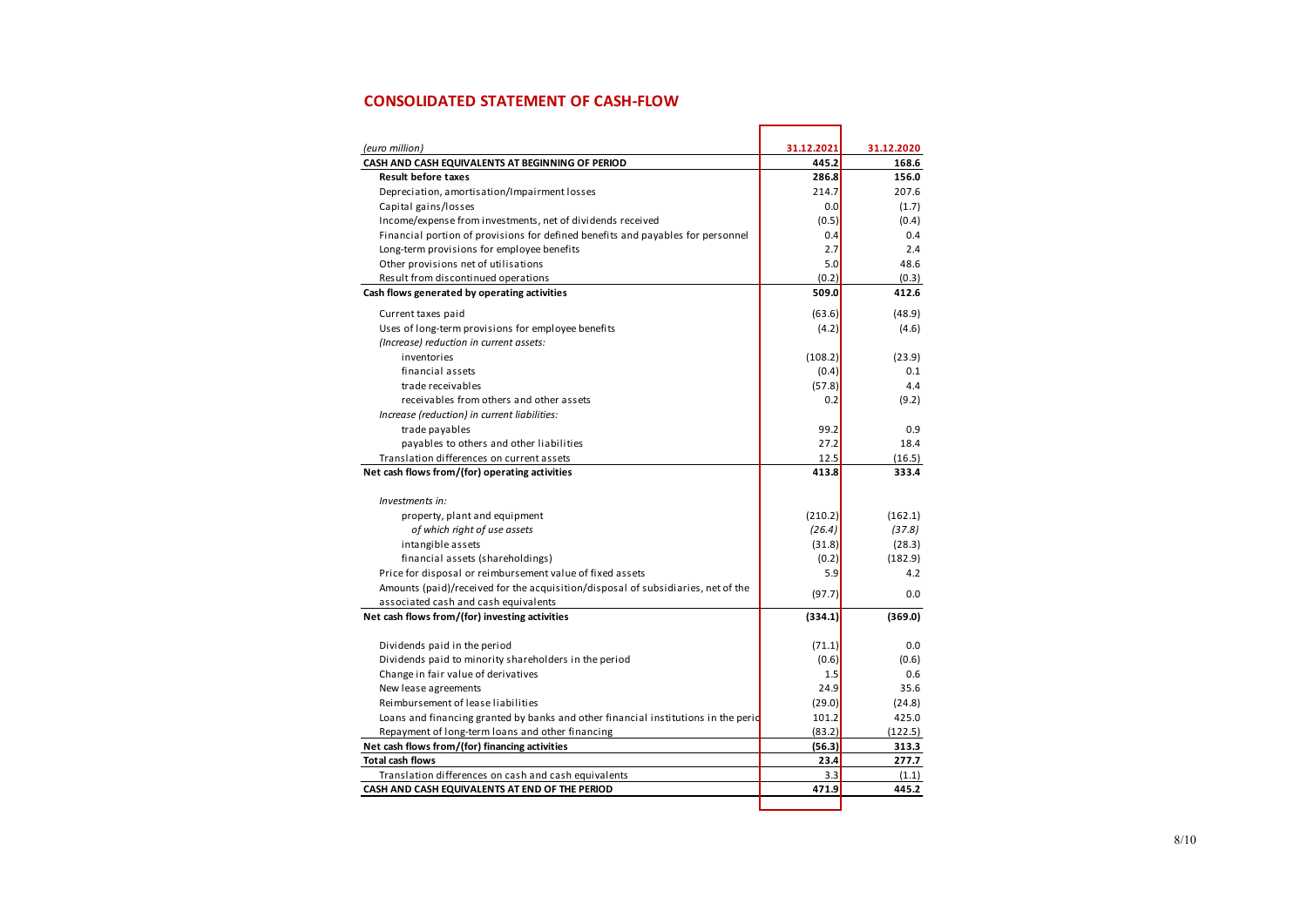### **NET SALES BREAKDOWN BY GEOGRAPHICAL AREA AND BY APPLICATION**

| (euro million)                       | 31.12.2021 | %      | 31.12.2020 | %      | Change | %     | Q4 '21 |        | Q4 '20 | %      | Change | %        |
|--------------------------------------|------------|--------|------------|--------|--------|-------|--------|--------|--------|--------|--------|----------|
| <b>GEOGRAPHICAL AREA</b>             |            |        |            |        |        |       |        |        |        |        |        |          |
| Italy                                | 321.1      | 11.6%  | 244.9      | 11.1%  | 76.2   | 31.1% | 83.5   | 11.4%  | 74.5   | 11.4%  | 9.1    | 12.2%    |
| Germany                              | 499.5      | 18.0%  | 400.7      | 18.2%  | 98.8   | 24.6% | 125.1  | 17.0%  | 112.4  | 17.3%  | 12.7   | 11.3%    |
| France                               | 94.3       | 3.4%   | 82.0       | 3.7%   | 12.4   | 15.1% | 21.6   | 2.9%   | 20.7   | 3.2%   | 0.9    | 4.5%     |
| United Kingdom                       | 181.7      | 6.5%   | 154.4      | 7.0%   | 27.3   | 17.7% | 46.9   | 6.4%   | 51.9   | 8.0%   | (5.0)  | $-9.7%$  |
| Other European countries             | 344.1      | 12.4%  | 272.2      | 12.3%  | 71.9   | 26.4% | 87.3   | 11.9%  | 71.2   | 11.0%  | 16.1   | 22.7%    |
| India                                | 93.4       | 3.4%   | 72.9       | 3.3%   | 20.5   | 28.2% | 26.5   | 3.6%   | 26.4   | 4.1%   | 0.1    | 0.4%     |
| China                                | 435.8      | 15.7%  | 338.4      | 15.3%  | 97.3   | 28.8% | 129.1  | 17.5%  | 107.0  | 16.5%  | 22.1   | 20.7%    |
| Japan                                | 26.0       | 0.9%   | 23.2       | 1.1%   | 2.8    | 12.1% | 5.2    | 0.7%   | 6.9    | 1.1%   | (1.7)  | $-24.7%$ |
| <b>Other Asian Countries</b>         | 45.3       | 1.6%   | 30.7       | 1.4%   | 14.6   | 47.6% | 11.6   | 1.6%   | 9.9    | 1.5%   | 1.7    | 17.5%    |
| South America (Argentina and Brazil) | 39.0       | 1.4%   | 32.0       | 1.4%   | 7.1    | 22.0% | 9.6    | 1.3%   | 9.8    | 1.5%   | (0.1)  | $-1.5%$  |
| North America (USA, Mexico & Canada) | 679.7      | 24.5%  | 542.7      | 24.5%  | 136.9  | 25.2% | 186.9  | 25.4%  | 155.0  | 23.9%  | 31.9   | 20.6%    |
| <b>Other Countries</b>               | 17.5       | 0.6%   | 14.4       | 0.7%   | 3.1    | 21.7% | 2.5    | 0.3%   | 3.2    | 0.5%   | (0.7)  | $-23.0%$ |
| Total                                | 2,777.6    | 100.0% | 2,208.6    | 100.0% | 568.9  | 25.8% | 735.8  | 100.0% | 648.7  | 100.0% | 87.1   | 13.4%    |
|                                      |            |        |            |        |        |       |        |        |        |        |        |          |
|                                      |            |        |            |        |        |       |        |        |        |        |        |          |
|                                      |            |        |            |        |        |       |        |        |        |        |        |          |

| (euro million)     | 31.12.2021 | $\alpha$ | 31.12.2020 |        | Change | %        | Q4 '21 |        | Q4 '20 |        | Change |           |
|--------------------|------------|----------|------------|--------|--------|----------|--------|--------|--------|--------|--------|-----------|
| <b>APPLICATION</b> |            |          |            |        |        |          |        |        |        |        |        |           |
| Passenger Car      | 2,022.2    | 72.8%    | 1,655.7    | 75.1%  | 366.5  | 22.1%    | 540.8  | 73.5%  | 482.8  | 74.4%  | 58.0   | 12.0%     |
| Motorbike          | 330.6      | 11.9%    | 213.0      | 9.6%   | 117.6  | 55.2%    | 88.9   | 12.1%  | 65.6   | 10.1%  | 23.3   | 35.6%     |
| Commercial Vehicle | 293.9      | 10.6%    | 232.8      | 10.5%  | 61.2   | 26.3%    | 72.8   | 9.9%   | 69.3   | 10.7%  | 3.5    | 5.1%      |
| Racing             | 130.8      | 4.7%     | 106.6      | 4.8%   | 24.1   | 22.7%    | 33.2   | 4.5%   | 31.3   | 4.8%   | 1.9    | 6.1%      |
| Miscellaneous      | 0.0        | 0.0%     | 0.6        | 0.0%   | (0.6)  | $-95.0%$ | 0.0    | 0.0%   | (0.3)  | 0.0%   | 0.3    | $-107.5%$ |
| Total              | 2.777.6    | 100.0%   | 2.208.6    | 100.0% | 568.9  | 25.8%    | 735.8  | 100.0% | 648.7  | 100.0% | 87.1   | 13.4%     |